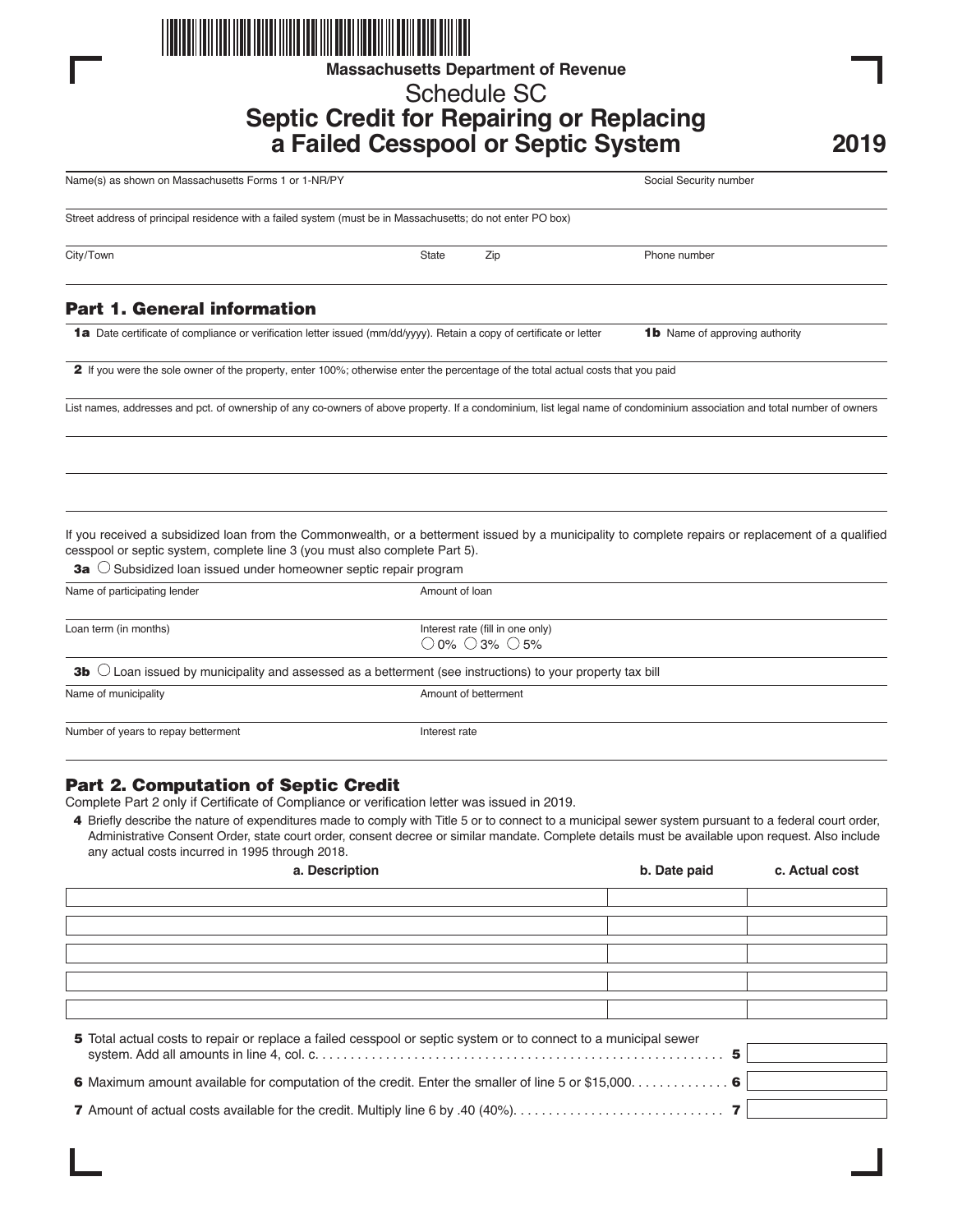

**2019 SCHEDULE SC, PAGE 2**

Name(s) as shown on Massachusetts Forms 1 or 1-NR/PY Social Security number

#### Part 3. Current year credit

| 8 Maximum Septic Credit available this year. If Certificate of Compliance or verification letter was issued in 2019, enter the<br>smaller of line 7 or \$1,500. If claiming a carryover credit, enter the smaller of 2018 Schedule SC, line 15,<br>8 |
|------------------------------------------------------------------------------------------------------------------------------------------------------------------------------------------------------------------------------------------------------|
|                                                                                                                                                                                                                                                      |
|                                                                                                                                                                                                                                                      |
| 11 Adjusted Septic Credit available for 2019. Subtract line 10 from line 9. Not less than 0. 11                                                                                                                                                      |
| 12 Total tax from Form 1, line 28 or Form 1-NR/PY, line 32 less Limited Income Credit, and/or Credit for Taxes<br>Paid to Other Jurisdictions, and/or certain other credits, if any. Not less than 0. See instructions. 12                           |
| 13 Massachusetts Septic Credit allowable this year. Enter the smaller of line 11 or line 12 here and on Sched-<br>ule CMS. You must enclose Schedule SC with your return. Failure to do so will result in this credit being                          |

#### Part 4. Unused Septic Credit carryover

Complete only if line 7 is more than line 13, or if you have unused credits from prior years.

14 For year of issuance of certificate of compliance.

|    |        | а.                            | b. Portion used<br>this year $(2019$ | c. Unused credit available<br>Subtract col. b from col. a |           |  |
|----|--------|-------------------------------|--------------------------------------|-----------------------------------------------------------|-----------|--|
|    | Year   | <b>Total credit available</b> | Sch. SC, line 13)                    | Amount                                                    | For       |  |
|    | 2015   |                               |                                      |                                                           | 2020      |  |
|    | 2016   |                               |                                      |                                                           | 2020-2021 |  |
|    | 2017   |                               |                                      |                                                           | 2020-2022 |  |
|    | 2018   |                               |                                      |                                                           | 2020-2023 |  |
|    | 2019   | (2019 Sch. SC, line 7)        |                                      |                                                           | 2020-2024 |  |
| 15 | Totals |                               |                                      |                                                           |           |  |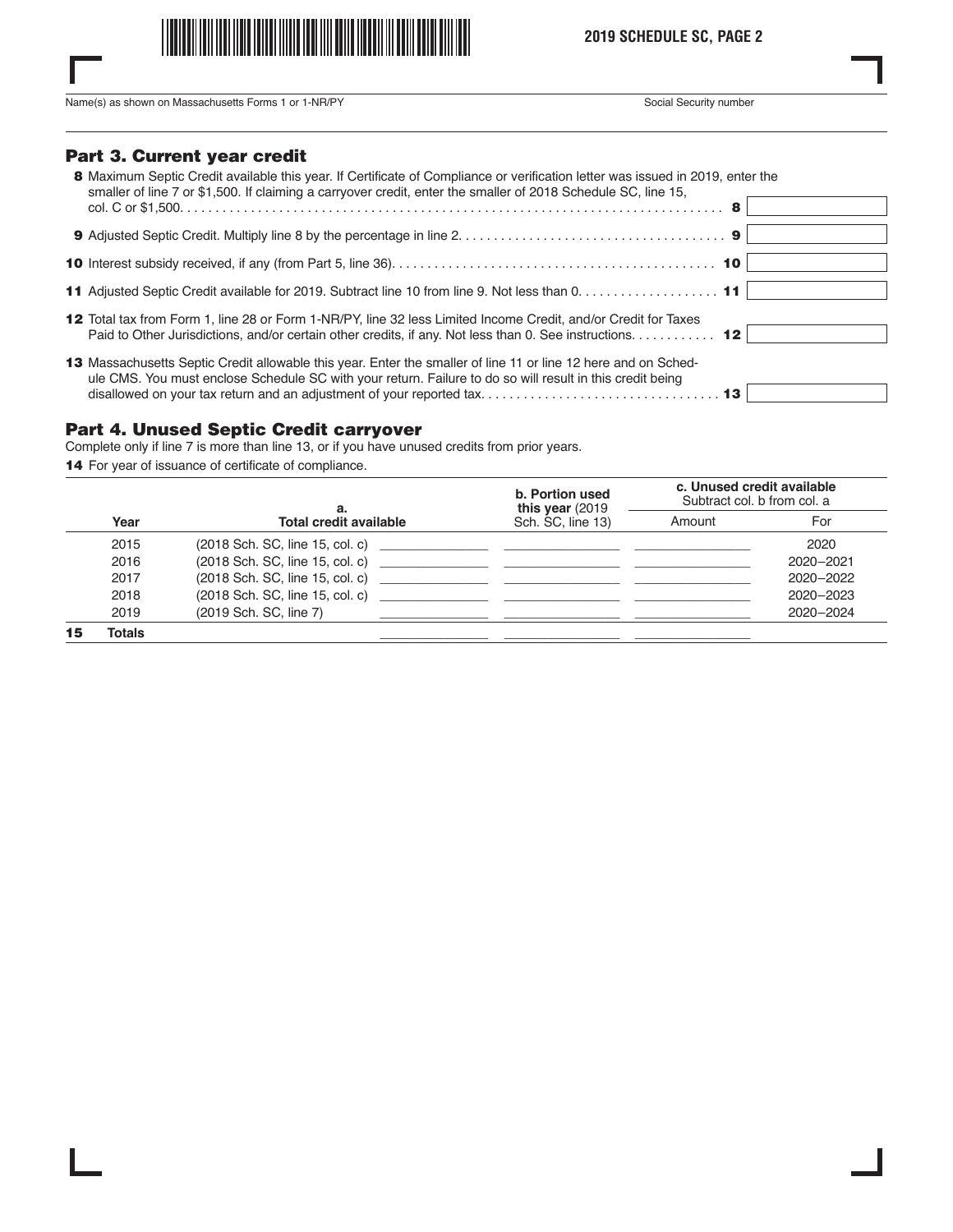

# **2019 SCHEDULE SC, PAGE 3**

Name(s) as shown on Massachusetts Forms 1 or 1-NR/PY Social Security number

| Part 5. Computation of interest subsidy. If certificate of compliance or verification letter was issued in 2019, complete<br>lines 31 through 36 only. If claiming a carryover credit, complete all applicable lines.                                     |    |  |
|-----------------------------------------------------------------------------------------------------------------------------------------------------------------------------------------------------------------------------------------------------------|----|--|
|                                                                                                                                                                                                                                                           |    |  |
|                                                                                                                                                                                                                                                           |    |  |
|                                                                                                                                                                                                                                                           |    |  |
|                                                                                                                                                                                                                                                           |    |  |
|                                                                                                                                                                                                                                                           |    |  |
|                                                                                                                                                                                                                                                           |    |  |
|                                                                                                                                                                                                                                                           |    |  |
|                                                                                                                                                                                                                                                           |    |  |
|                                                                                                                                                                                                                                                           |    |  |
|                                                                                                                                                                                                                                                           |    |  |
|                                                                                                                                                                                                                                                           |    |  |
|                                                                                                                                                                                                                                                           |    |  |
|                                                                                                                                                                                                                                                           |    |  |
|                                                                                                                                                                                                                                                           |    |  |
|                                                                                                                                                                                                                                                           |    |  |
|                                                                                                                                                                                                                                                           |    |  |
|                                                                                                                                                                                                                                                           |    |  |
|                                                                                                                                                                                                                                                           |    |  |
|                                                                                                                                                                                                                                                           | 34 |  |
| 35 Total interest actually paid on the loan or betterment. If Certificate of Compliance or verification letter was issued in 2019, enter<br>the amount of interest paid in 2019. If claiming a carryover credit, enter the total interest paid during all | 35 |  |
| 36 Amount of interest subsidy. Subtract line 35 from line 34. Enter result here and in Part 3, line 10.                                                                                                                                                   | 36 |  |